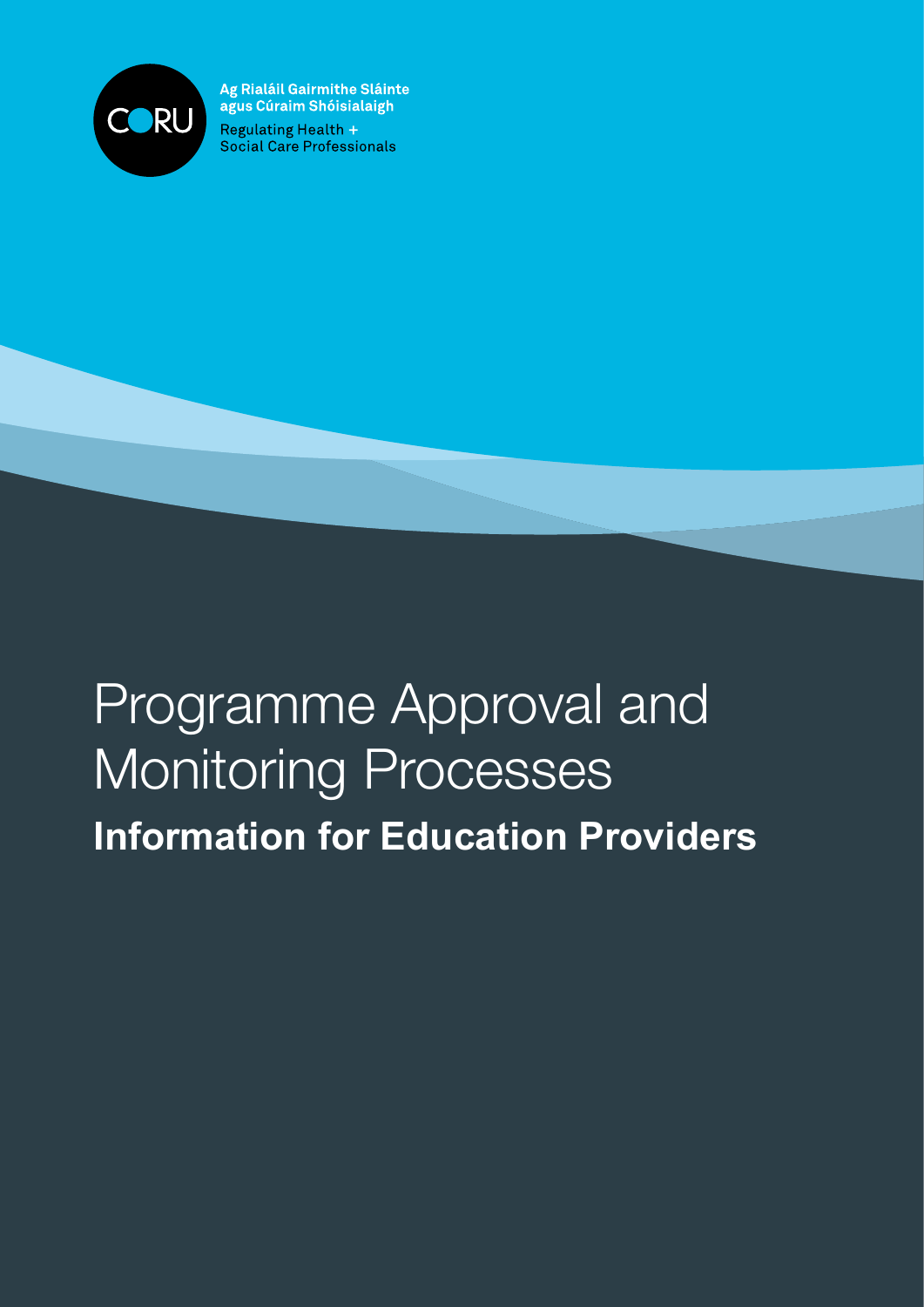# **About this Document**

**CORU is a multi-profession regulator. The role of CORU is to protect the public by promoting high standards of professional conduct, education, training and competence through statutory registration of health and social care professionals.**

CORU was set up under the Health and Social Care Professionals Act 2005 (as amended). It is made up of the Health and Social Care Professionals Council and the Registration Boards, one for each profession named in our Act.

This document sets out CORU's processes for the approval and monitoring of education and training programmes under the Health and Social Care Professionals Act, 2005 (as amended).

- **Section 1** provides an overview of programme approval and monitoring processes
- **Section 2** provides a detailed view of the programme approval process
- **Section 3** provides a detailed view of the programme monitoring process

#### **This document should be read in conjunction with:**

- **Core Criteria for Education and Training Programmes**
- **>** Profession-Specific Criteria for Education and Training Programmes
- $\triangleright$  Standards of Proficiency for the Profession

#### **Freedom of Information and Data Protection**

The Health and Social Care Professionals Council is subject to the Freedom of Information and its records are subject to requests under the Freedom of Information Act, 2014.

Any personal data received by CORU will be used for the purposes of programme approval and monitoring and shared with those involved in these processes.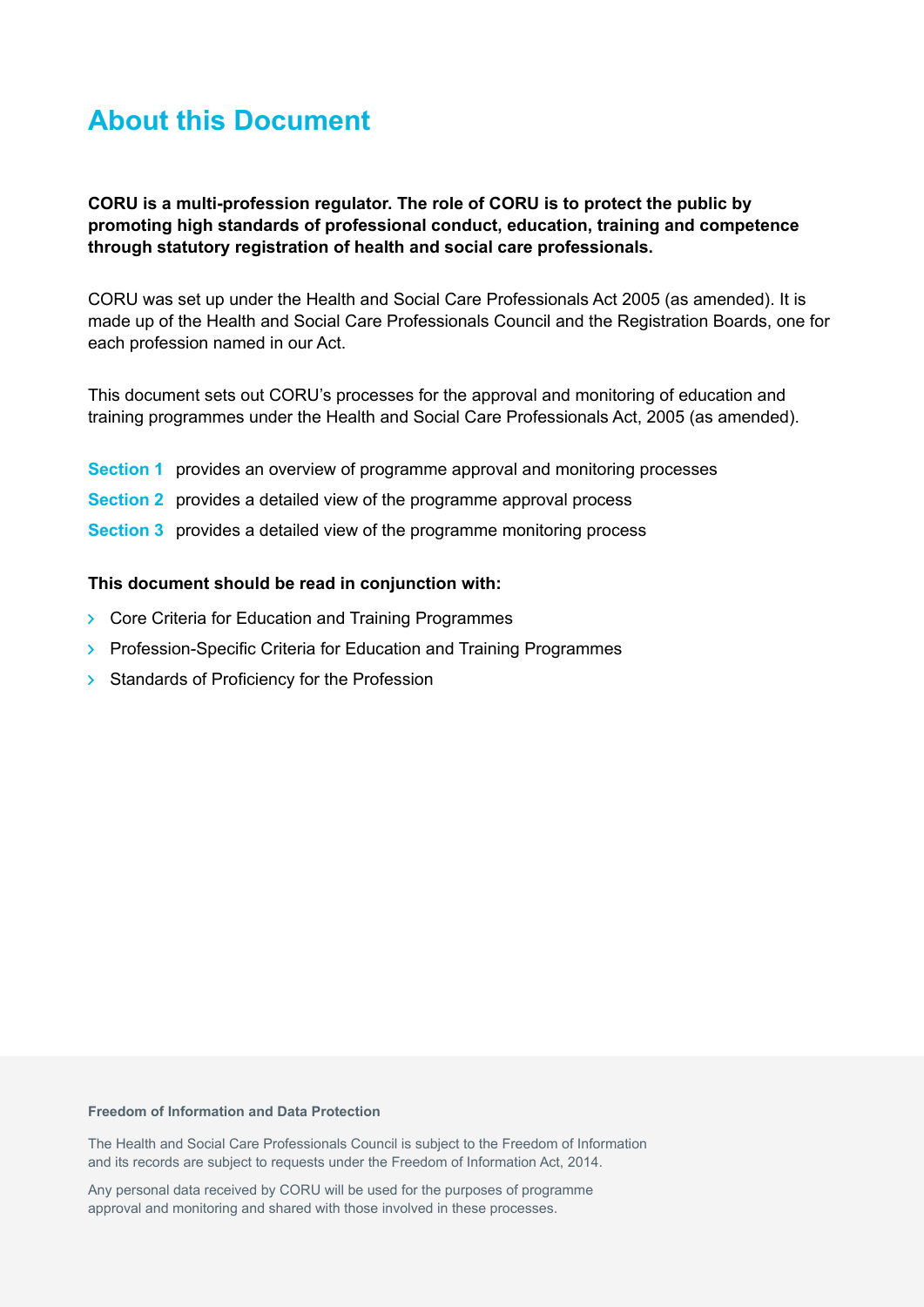# **Table of Contents**

|  | 1. Overview of Programme Approval and Monitoring | $\boldsymbol{2}$ |
|--|--------------------------------------------------|------------------|
|  | 2. Programme Approval Process                    | 4                |
|  | 2.1 Introduction to Approval                     | 4                |
|  | 2.2 Before the Approval Visit                    | 5                |
|  | 2.3 Approval Visit                               | 6                |
|  | 2.4 After the Approval Visit                     | 6                |
|  | 3. Programme Monitoring Process                  | 9                |
|  | 3.1 Introduction to Monitoring                   | 9                |
|  | 3.2 Before the Monitoring Visit                  | 10               |
|  | 3.3 Monitoring Visit                             | 11               |
|  | 3.4 After the Monitoring Visit                   | 11               |

# **List of Figures**

| <b>Figure 1:</b> Approval and Monitoring of Education and Training Programmes |    |
|-------------------------------------------------------------------------------|----|
| <b>Figure 2:</b> Flowchart of Programme Approval Process                      | 8  |
| <b>Figure 3:</b> Standard Monitoring Timeline                                 | 9  |
| <b>Figure 4:</b> Flowchart of Programme Monitoring Process                    | 14 |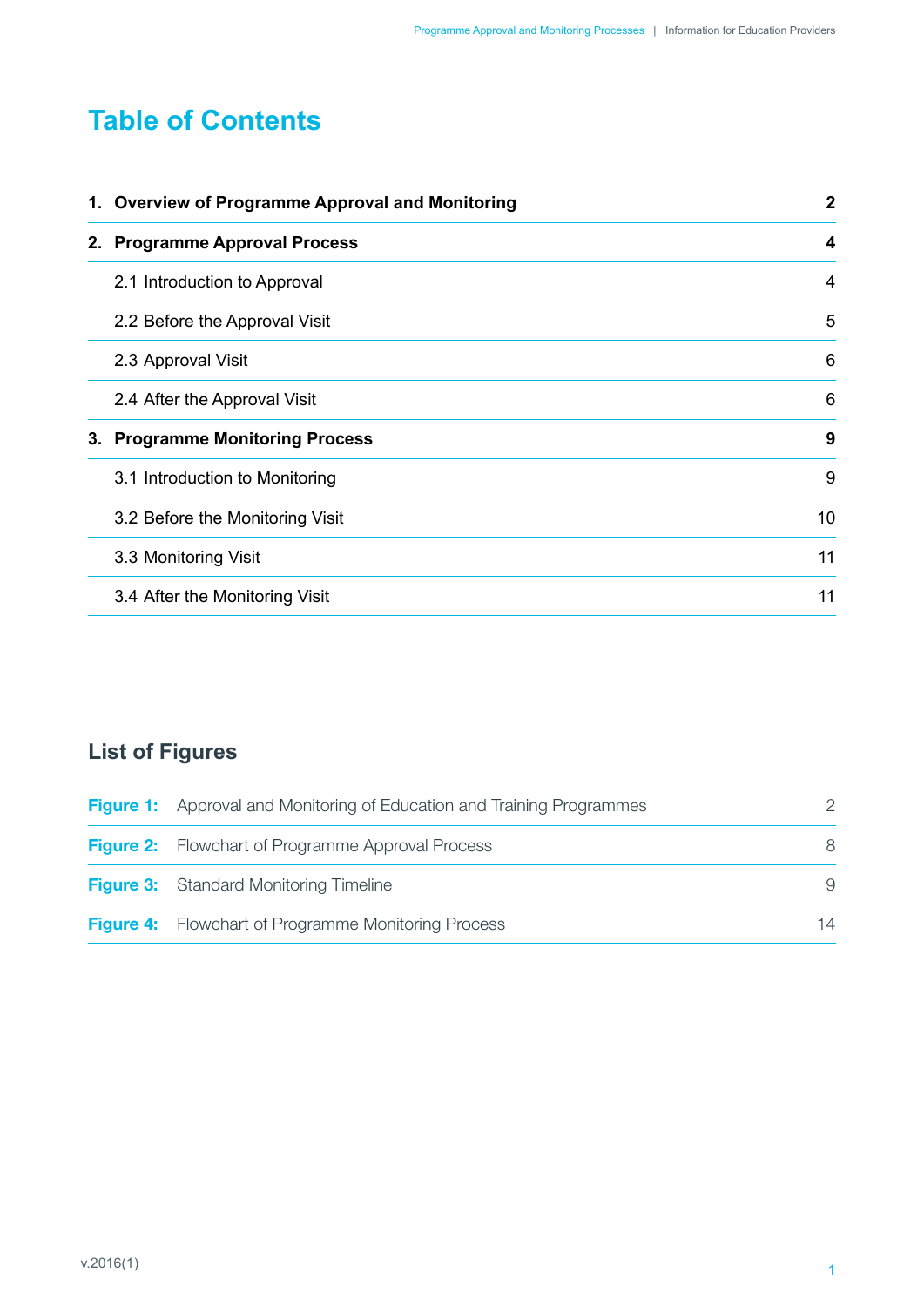# <span id="page-3-0"></span>**1. Overview of Programme Approval and Monitoring**

#### **Legislative Context**

The Health and Social Care Professionals Act, 2005 (as amended) [The Act] provides for:

- $\triangleright$  The approval of education and training programmes (Section 48).
- **Monitoring of continuing suitability of** education and training programmes (Section 49).

#### **Programme Approval**

The programme approval process allows a Registration Board to determine if it is satisfied that a programme is suitable for the education and training of candidates for registration in its register.

#### **Programme Monitoring**

The programme monitoring process allows a Registration Board to satisfy itself as to the continuing suitability of:

- (a) the education, training, assessment and examination, and
- (b) the clinical training and experience

provided by any education and training programme approved by the Board.

#### **Approved Qualifications Bye-Law**

When a programme is approved, the qualification awarded on completion of the programme can be listed on the Approved Qualifications Bye-Law. This bye-law lists the qualifications approved as attesting to the standard of proficiency required for registration under Section 38(2)(a) of the Act.

Graduates with qualifications listed on the Approved Qualifications Bye-Law are eligible to apply for registration under Section 38 of the Act.

Programmes which maintain approval under monitoring continue to have the associated qualification listed on the Approved Qualifications Bye-Law.

Institutions should ensure that the information they provide regarding the approval status of a programme is accurate and not misleading, false or exaggerated. Please check the CORU website for Programme Information Guidelines.

**Figure 1:** Approval and Monitoring of Education and Training Programmes

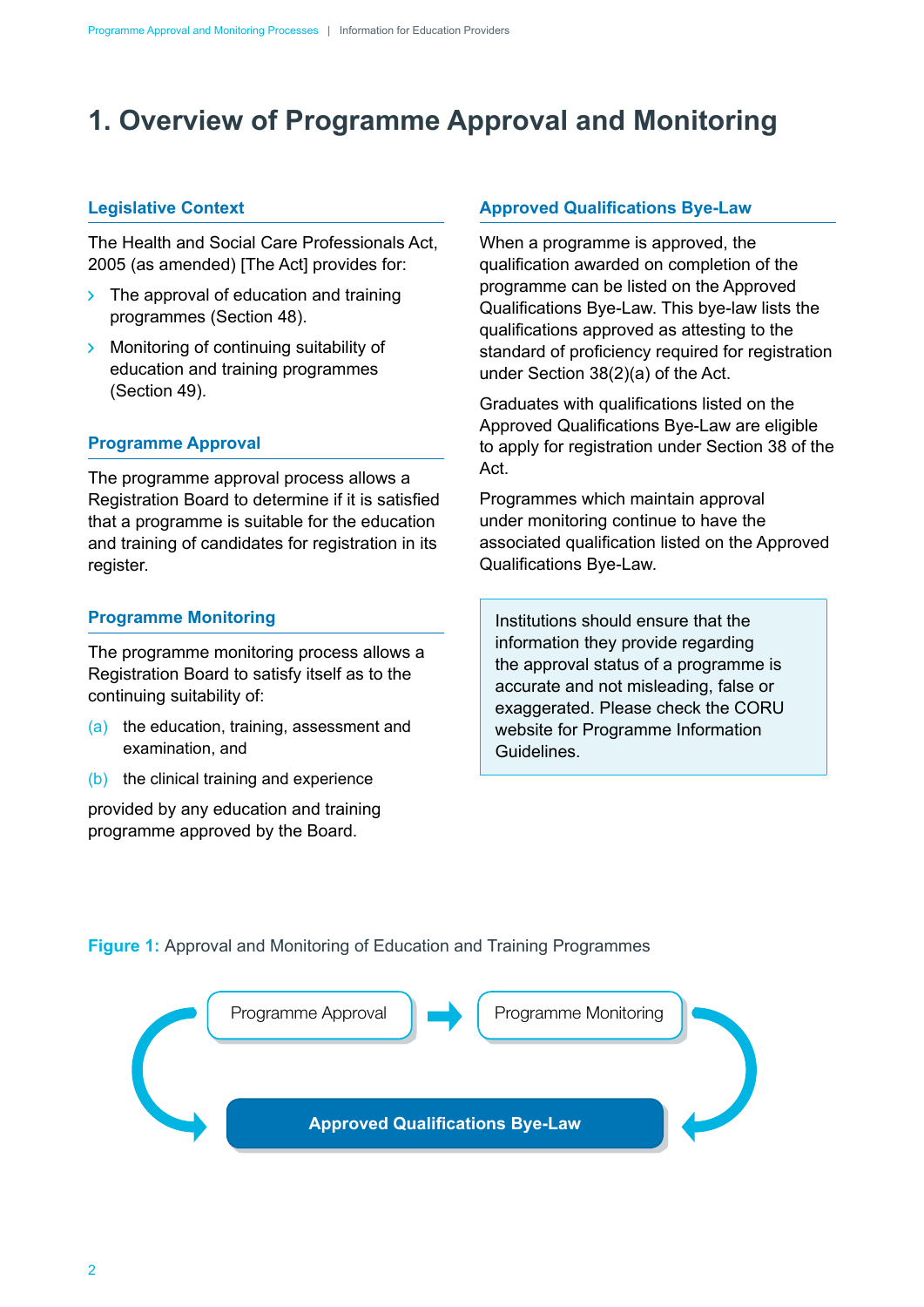#### **Registration Board Requirements**

The approval and monitoring of education and training programmes are based on the Registration Board's requirements. These are:

 $\triangleright$  Standards of Proficiency

The standards of proficiency are the threshold standards set by a Registration Board for entry to the register for that profession. The standards of proficiency provide detail on the knowledge and skills that all graduates must possess at entry to the register.

 $\triangleright$  Criteria for Education and Training **Programmes** 

The criteria for education and training programmes are the requirements set by the Registration Board related to how a professional education and training programme is designed and managed. The criteria are used to ensure that a programme has a system in place to consistently and effectively produce graduates who meet the standards of proficiency for the profession.

Approved programmes should meet all of the Registration Board's criteria and ensure that all students who successfully complete the programme meet all of the required standards of proficiency.

#### **Multiple Programmes Leading to a Single Qualification Title**

Institutions may offer multiple programmes leading to one single qualification title. Registration Boards will not usually list a qualification on the Approved Qualifications Bye-Law unless all programmes leading to the award of that qualification have been approved. Approval for one programme pathway does not infer approval for another.

For this reason, institutions offering more than one programme leading to a single qualification title should plan an application for programme approval carefully. They may wish for example, to distinguish between the qualification titles awarded at the end of the different programmes.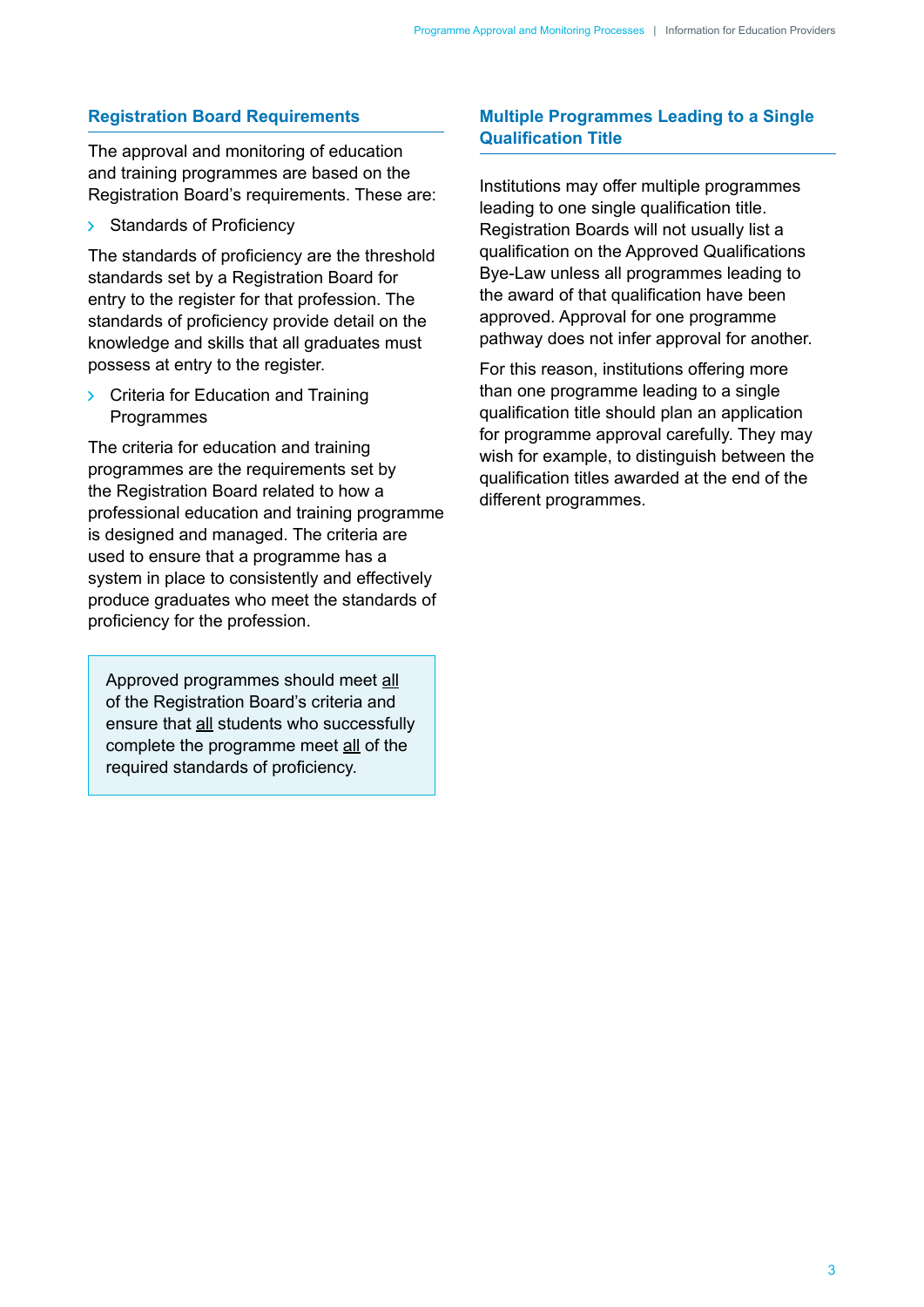# <span id="page-5-0"></span>**2. Programme Approval Process**

### **2.1 Introduction to Approval**

#### **Programme Approval**

The Health and Social Care Professionals Act, 2005 (as amended) (Section 48) provides for the approval of education and training programmes upon application by an institution. Registration Boards engage in the approval of individual programmes, they do not approve institutions.

Registration Boards carry out programme approval in a range of situations which may include, but is not limited to:

- approval of a programme for a profession which is being regulated by CORU for the first time
- $\geq$  approval of a new programme and new qualification title for a profession already being regulated by CORU
- **Example 2** approval of a new programme pathway to an existing qualification title

Institutions need to demonstrate, through evidence, that the programme meets the Board's requirements. These requirements are expressed in the Core Criteria for Education and Training Programmes, Profession Specific Criteria for Education and Training Programmes and Standards of Proficiency. Institutions are advised to read these documents thoroughly.

Institutions should consider an application for programme approval carefully and enter the regulatory approval process when they believe that there is sufficient evidence to demonstrate that the programme meets the Registration Board's requirements.

#### **Application for Programme Approval**

Institutions should complete the Programme Approval Application Form. This form is available on the CORU website.

#### **Withdrawal of Application**

An institution may withdraw an application at any point in the approval process before the Registration Board makes a decision. The request to withdraw the application should be communicated in writing to CORU.

#### **Cost of Programme Approval and Monitoring**

Institutions are required to meet their own costs associated with approval and monitoring of their qualifications and programmes. This includes the costs of preparing documentation and providing facilities.

Currently, there is no fee for programme approval or monitoring.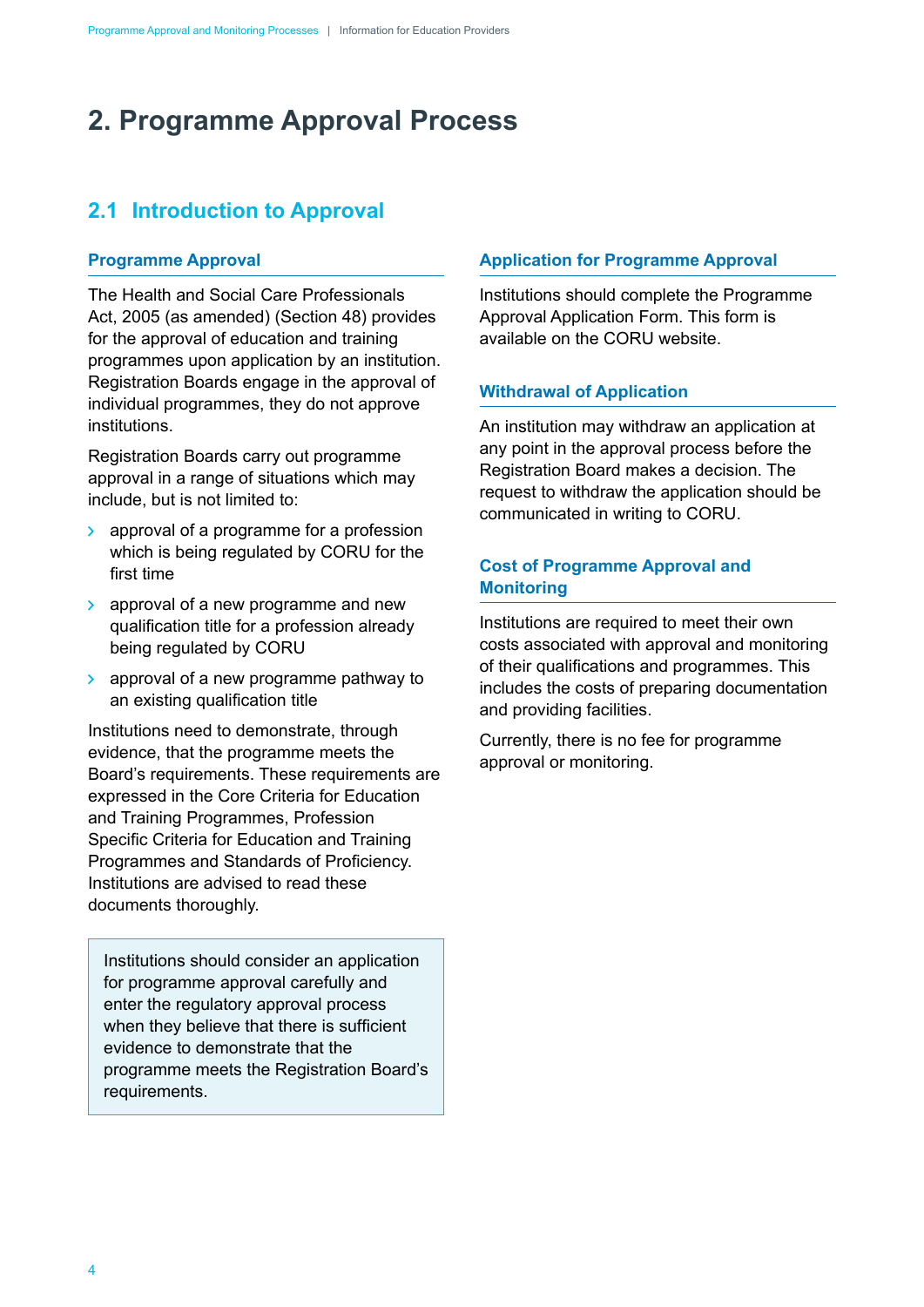### <span id="page-6-0"></span>**2.2 Before the Approval Visit**

The submission for programme approval consists of:

- (a) documentation, and
- (b) a visit.

The documentation and approval visit are used to determine whether the programme meets the Registration Board's requirements.

Contact is made with the School/Discipline which provides the specific education and training programme to agree dates for an approval visit. The notice given to arrange the visit depends on the individual circumstances but would normally be at least six months. Providers are informed by CORU of the deadline for the submission of documentation. All documentation is required in line with the deadlines communicated.

#### **Meeting with CORU Staff**

CORU staff meet with the provider to discuss the programme approval process and to address any questions that arise. Key documents such as the Criteria for Education and Training Programmes, Standards of Proficiency, Mapping Document and Visit Schedule Template will be provided and explained.

It is outside the remit of CORU staff to advise providers on the potential outcome of the approval process for their programme.

#### **Preparation of Documentary Evidence**

Providers must submit documentary evidence to demonstrate that the programme meets the criteria and standards.

CORU provides a Mapping Document Template to facilitate the presentation of this evidence.

The completed Mapping Document should:

- **address each criterion and standard of** proficiency individually
- $\triangleright$  refer to specific documentary evidence which demonstrates that the programme meets the individual criterion or standard
- $\triangleright$  provide a page number or reference to the relevant location(s) in each piece of evidence
- $\triangleright$  provide a short supporting narrative to explain the evidence, if necessary
- $\rightarrow$  include all evidence in an appendix to the Mapping Document

Evidence is likely to consist both of existing documentation such as a programme handbook, and evidence specifically produced for the approval process. For further guidance on the preparation of documentary evidence please see the *Documentary Evidence - Guidance for Education and Training Providers.*

Providers delivering programmes in partnership with others should make the involvement and responsibilities of each party clear in the mapping document.

For guidance on how to complete a mapping document and submit supporting evidence please see *Documentary Evidence - Guidance for Education and Training Providers*.

Documentation which is not in order will be returned to a provider. This may impact on the timing of the approval visit.

#### **Review Team**

The Registration Board approves a review team to review the submission and conduct a visit.

Potential reviewers undergo a conflict of interest procedure specific to education and training reviewers. The team comprises up to six members drawn from some or all of the following groups: academics, practitioners, the public. One member of the review team serves as Chair.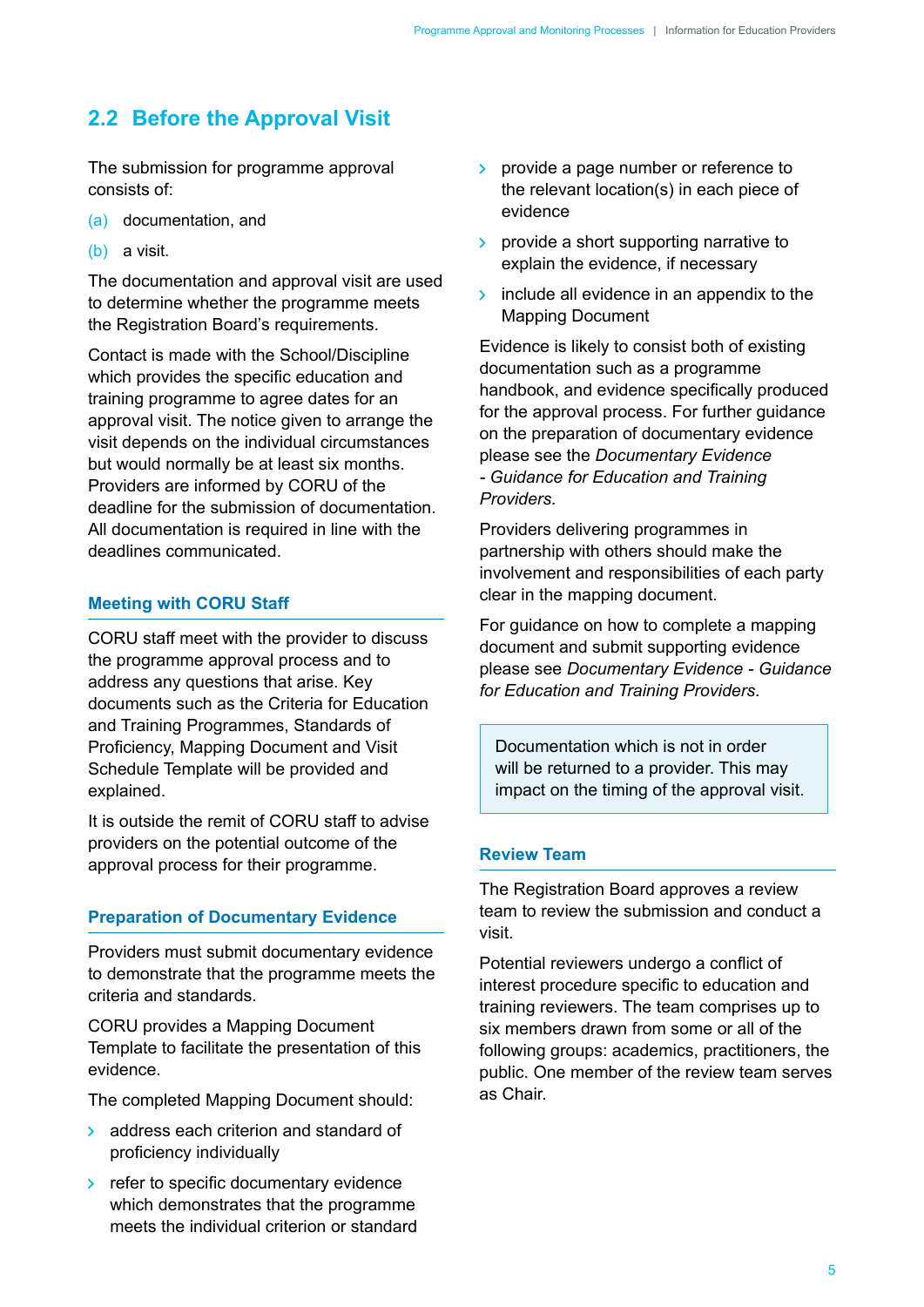# <span id="page-7-0"></span>**2.3 Approval Visit**

#### **Visit**

Based on the *Visit - Guidance for Education and Training Providers* CORU agree a detailed schedule for the visit with the provider along with details of attendees. A visit normally takes between two and four days.

The criteria for education and training programmes and standards of proficiency form the basis of the engagement between the review team and a range of people and groups.

Please see the *Visit - Guidance for Education and Training Providers* for guidance on attendees and requirements for the approval visit.

After reviewing the programme documentation, the review team may request the inclusion of additional sessions in the schedule.

#### **Facilities during the Visit**

The provider is asked to make the following facilities available during the review team visit:

- > One large room for group sessions and one separate small room, one of which should be lockable
- $\rightarrow$  Phone access
- **Wireless internet access**
- $\triangleright$  Food and refreshments

## **2.4 After the Approval Visit**

#### **Report by Review Team**

The review team will prepare a report for the Registration Board based on the evidence made available by the provider.

#### **Factual Accuracy Review**

The Registration Board will communicate with the Head of School/Discipline and provide an opportunity for a factual accuracy review of the report. The Board may also seek additional evidence from the provider. The Head of School/Discipline should respond within the timeframe communicated.

#### **Decision by Registration Board**

When the deadline for response by the provider has passed, the Registration Board will consider the approval of the programme taking into account a range of factors including the requirements it has set for the approval of education and training programmes, the protection of the public and the evidence provided about the programme.

The Registration Board will make one of the following decisions. The Board will inform the provider of the decision, the date on which it was made and the reason(s) for the decision.

#### **1. Programme Approved**

The Registration Board is satisfied that the programme meets the criteria for education and training programmes and standards of proficiency.

The Approved Qualifications Bye-Law process commences once the programme is approved. This process can take up to six months.

Graduates with a qualification listed on the Approved Qualifications Bye-Law are eligible to apply for entry to the relevant register.

The programme is subject to monitoring and must satisfy the Board, as required, regarding its continued suitability.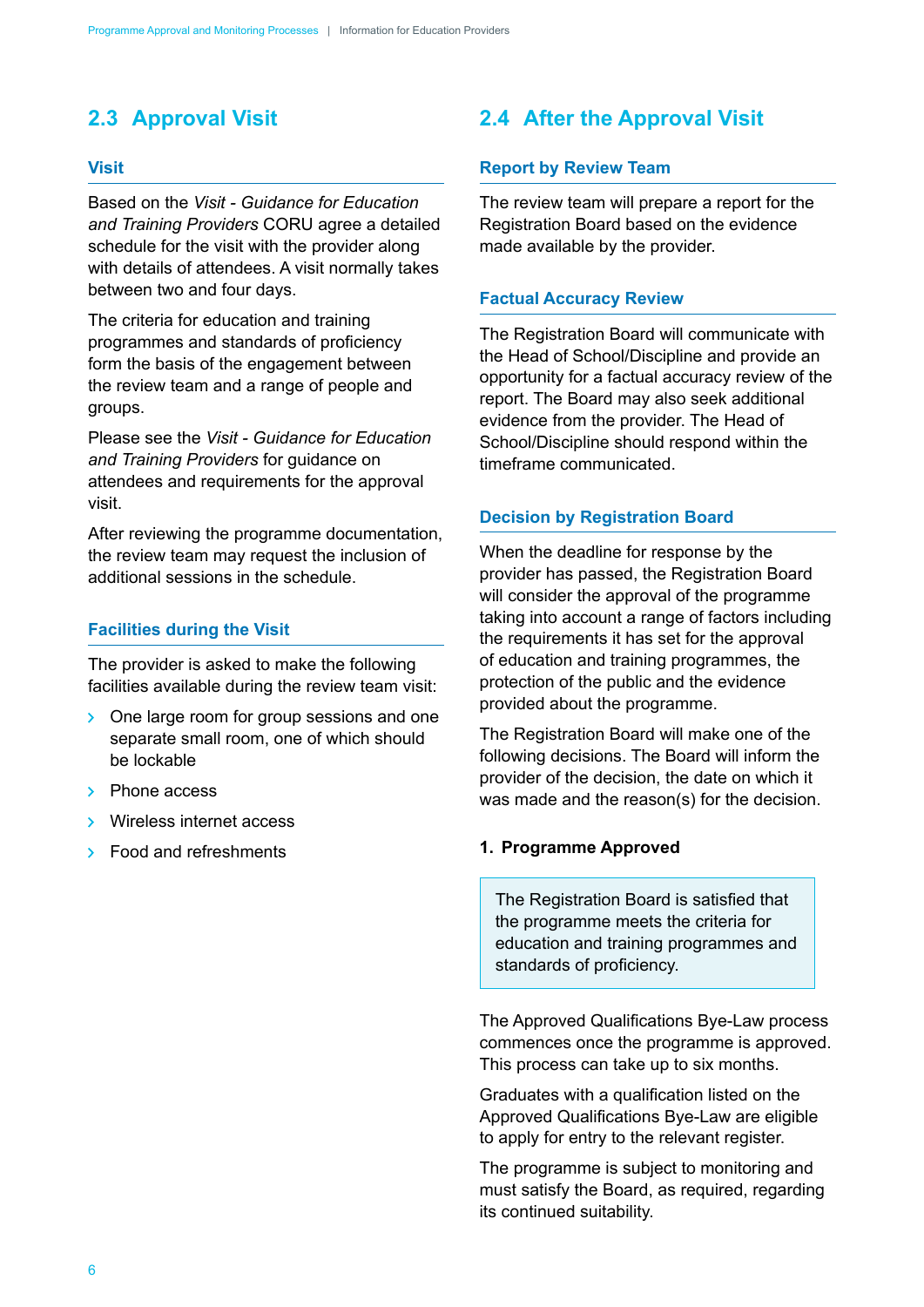#### **2. Programme Approval Refused**

The Registration Board is not satisfied that the programme meets the criteria for education and training programmes and standards of proficiency.

The qualification associated with the programme is not listed on the Approved Qualifications Bye-Law. Students graduating from the programme are not eligible to apply for registration to the relevant Registration Board.

The provider may apply again for approval of the programme. There is no time limit for subsequent applications.

#### **Request to Minister**

Following a Registration Board's decision to refuse approval the institution may request the Minister for Health to direct the Board to grant approval. This request to the Minister must be made within 30 days after the institution is informed of the Registration Board's decision to refuse approval of the education and training programme.

If, after consulting the Minister for Education and Skills, the Minister for Health is satisfied as to the suitability of the education and training programme, he or she may direct the Board to grant approval.

If, after consulting the Minister for Education and Skills, the Minister for Health is not satisfied as to the suitability of the education and training programme, he or she may confirm the Registration Board's decision.

### **Key Responsibilities in Approval**

#### **Education Providers are responsible for:**

- $\rightarrow$  Applying for approval
- $\triangleright$  Providing appropriate documentation by dates communicated
- > Agreeing dates for an approval visit
- Meeting with CORU staff for a briefing
- Identifying relevant participants for the visit and communicating with them
- $\triangleright$  Ensuring availability of relevant people for the visit
- $\triangleright$  Providing adequate facilities for the reviewers and all participants invited to meet with the review team
- $\triangleright$  Bearing costs associated with their application for programme approval
- $\triangleright$  Conducting a factual accuracy review of the report
- Siving feedback on the process

#### **The Registration Board, with the support of the CORU executive, is responsible for:**

- $\triangleright$  Keeping providers informed about its role, the approval timeframe and deadlines
- > Approving appropriate reviewers
- Making decisions regarding the status of a programme
- $\triangleright$  Making the Approved Qualifications Bye-Law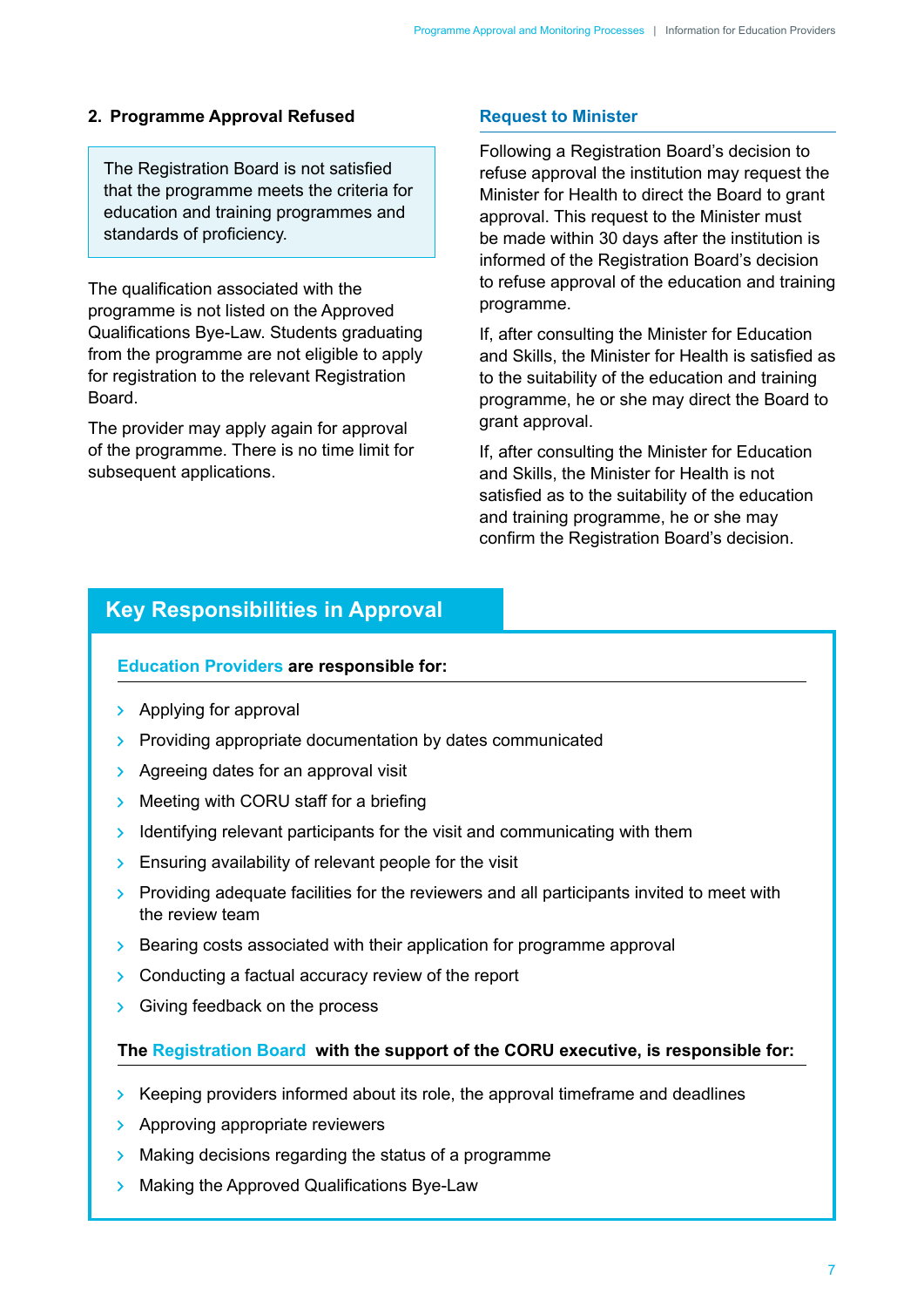#### **Figure 2:** Flowchart of Programme Approval Process

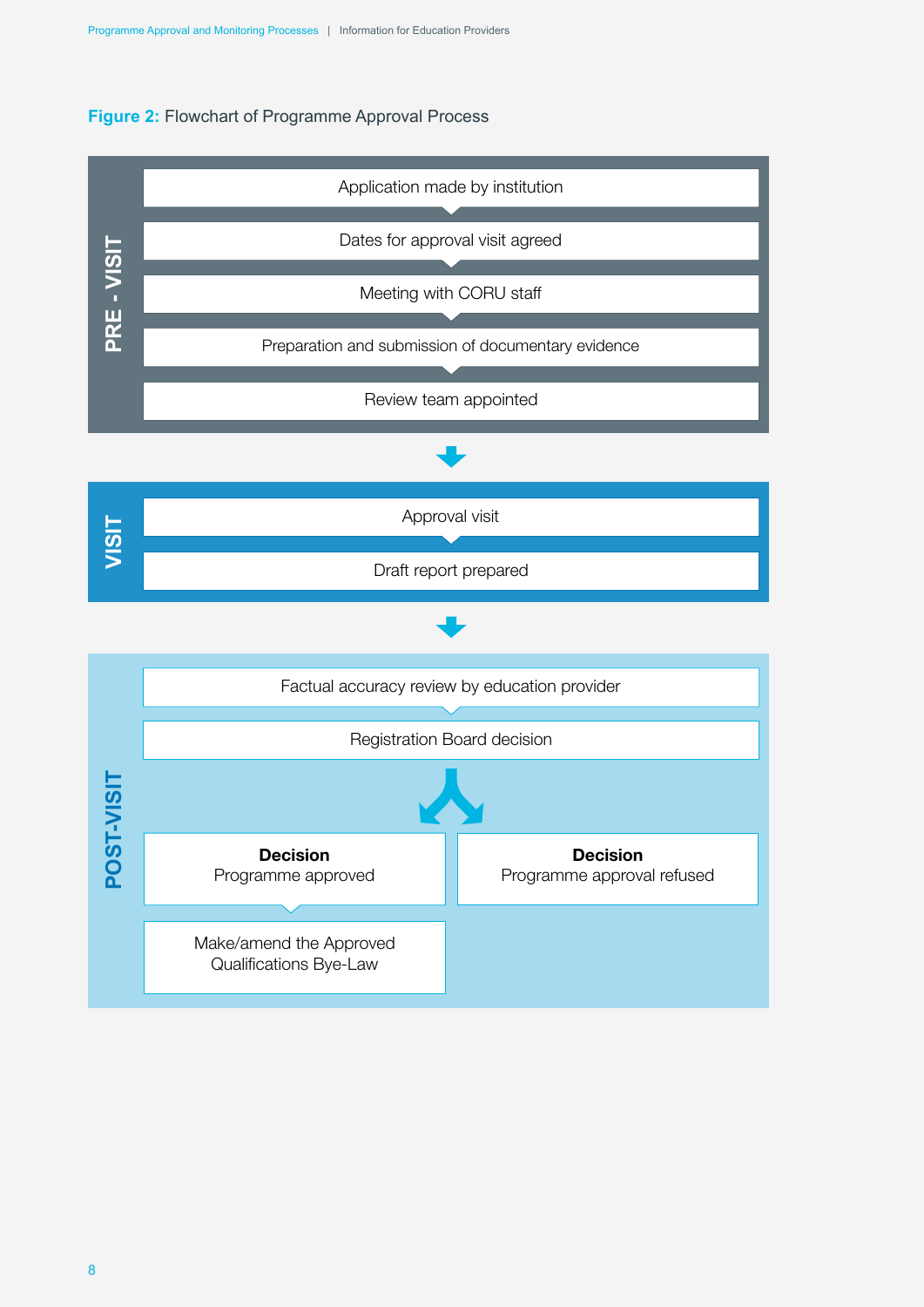# <span id="page-10-0"></span>**3. Programme Monitoring Process**

# **3.1 Introduction to Monitoring**

#### **Monitoring Requirements**

The Health and Social Care Professionals Act, 2005 (as amended) (Section 49) provides for the monitoring of education and training programmes.

The Board shall, as occasion may require but in any event not less than once in every five years, satisfy itself as to the continuing suitability of:

- (a) the education, training, assessment and examination, and
- (b) the clinical training and experience

provided by any education and training programme approved by the Board.

Monitoring is a requirement of all approved programmes. Providers should be mindful of the Criteria for Education and Training Programmes and the Standards of Proficiency in the on-going management of the programme.

#### **Standard Monitoring Timeline**

Providers of approved programmes are informed by CORU of the standard timeline for monitoring. The standard monitoring timeline is based on the statutory requirement of Registration Boards to carry out monitoring not less than once every 5 years. Preparation for monitoring will normally commence three years after the previous approval/monitoring and be completed within five years of the previous approval or monitoring.

#### **Changes to Standard Monitoring Timeline**

The standard monitoring timeline for a specific programme may be altered by the Registration Board as occasion may require. A range of factors may alter the standard monitoring timeline, these include, but are not limited to:

- $\geq$  a change in the requirements set by a Registration Board for education and training programmes
- information received about a programme  $\sum_{i=1}^{n}$ that indicates a change in the way it meets the criteria for programmes and standards of proficiency

Providers may also request a change to the standard monitoring timeline. Please see the website for the *Monitoring Request Form*.

CORU will be in communication with providers about the timelines for monitoring. The notice given to arrange the monitoring visit depends on the individual circumstances, including risk to the public.



#### **Figure 3:** Standard Monitoring Timeline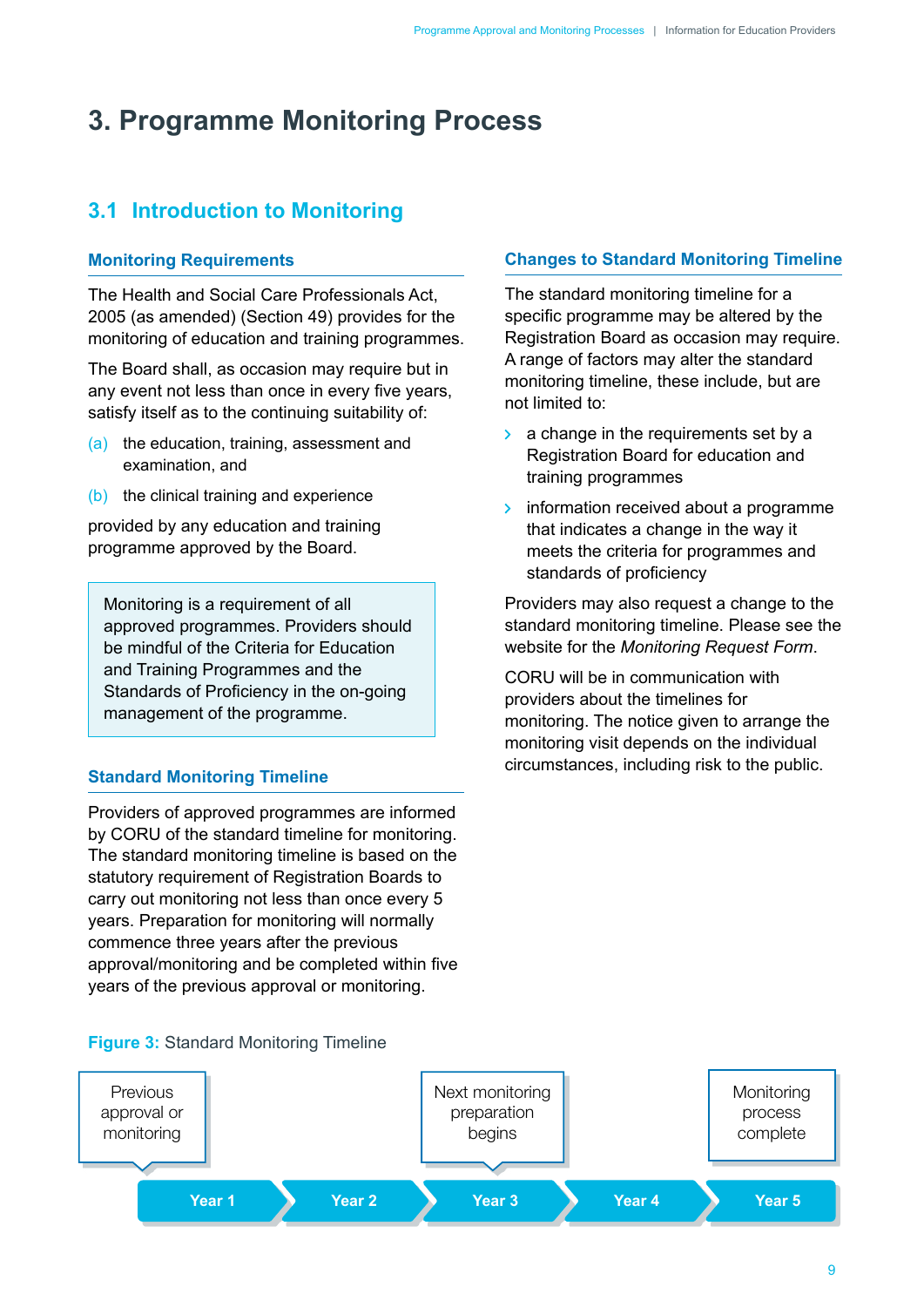# <span id="page-11-0"></span>**3.2 Before the Monitoring Visit**

The submission for programme monitoring consisits of:

- (a) documentation, and
- (b) a visit.

The documentation and visit are used to determine whether the programme continues to be suitable.

Contact is made with the School/Discipline to provide information on the monitoring requirements which include a monitoring visit. The notice given to arrange the visit depends on the individual circumstances but would normally be at least six months. Providers are informed by CORU of the deadline for the submission of documentation. All documentation is required in line with the deadlines communicated.

#### **Meeting with CORU Staff**

CORU staff meet with the provider to discuss the programme monitoring process and to address any questions that arise. Key documents such as the Criteria for Education and Training Programmes, Standards of Proficiency, Mapping Document and Visit Schedule Template will be provided and explained.

It is outside the remit of CORU staff to advise providers on the potential outcome of the monitoring process for their programme.

#### **Preparation of Documentary Evidence**

Providers must submit documentary evidence to demonstrate that the programme meets each criterion and standard.

CORU provides a Mapping Document Template to facilitate the presentation of this evidence.

The completed Mapping Document should:

**address each criterion and standard of** proficiency individually

- $\triangleright$  refer to specific documentary evidence which demonstrates that the programme meets the individual criterion or standard
- $\rightarrow$  provide a page number or reference to the relevant location(s) in each piece of evidence
- $\rightarrow$  provide a short supporting narrative to explain the evidence, if necessary
- $\rightarrow$  include all evidence in an appendix to the Mapping Document

Evidence is likely to consist both of existing documentation already produced for the programme, for example module descriptors and evidence specifically produced for the monitoring process. For further guidance on the preparation of documentation please see the *Documentary Evidence - Guidance for Education and Training Providers*.

Providers delivering programmes in partnership with others should make the involvement and responsibilities of each party clear in the mapping document.

For guidance on how to complete a mapping document and submit supporting evidence please see *Documentary Evidence - Guidance for Education and Training Providers*.

Documentation which is not in order will be returned to a provider. This may impact on the timing of the monitoring visit.

#### **Review Team**

The Registration Board approves a review team to review the submission and conduct a visit.

Potential reviewers undergo a conflict of interest procedure specific to education and training reviewers. The team comprises up to six members drawn from some or all of the following groups: academics, practitioners and the public. One member of the review team serves as Chair.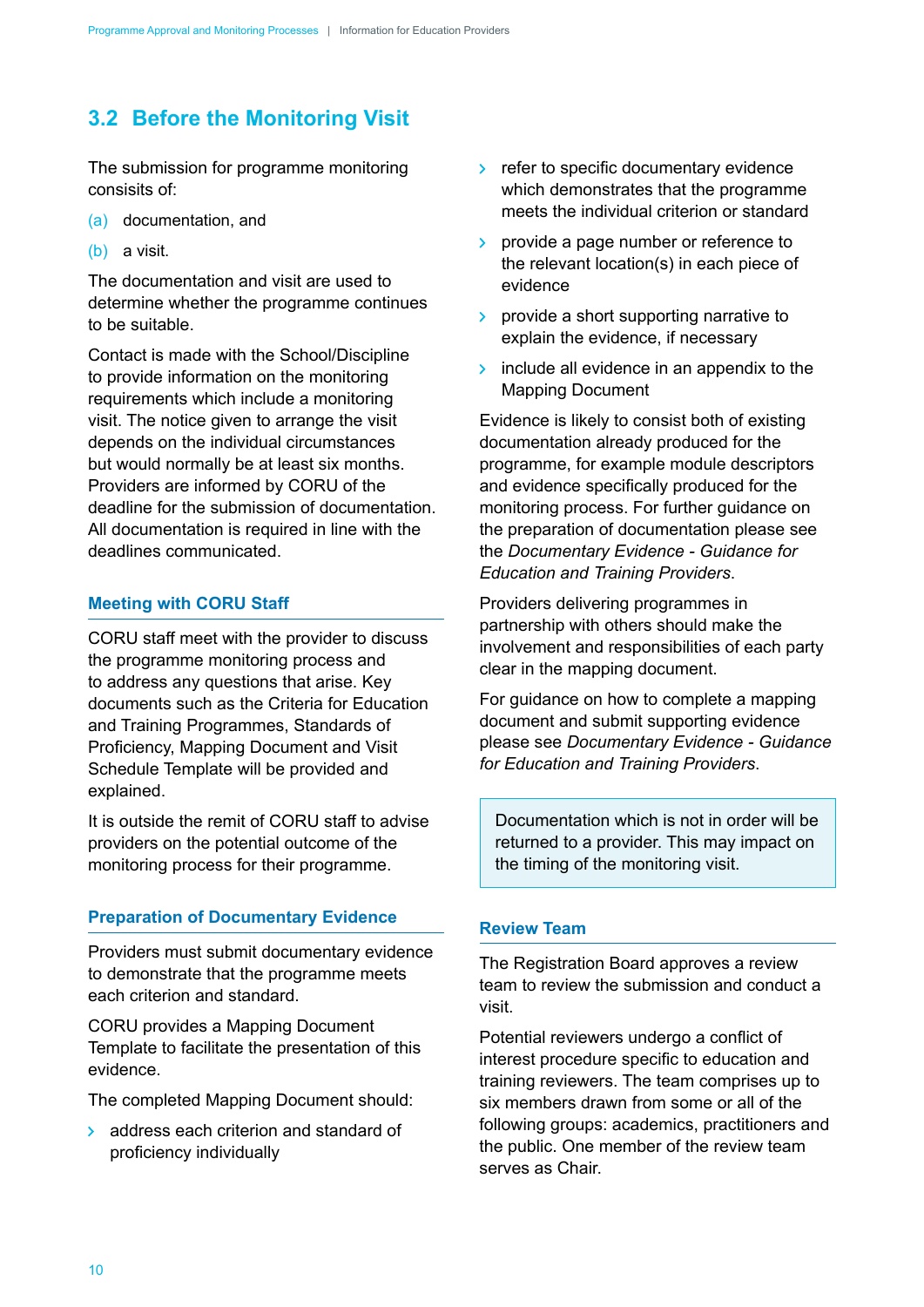### <span id="page-12-0"></span>**3.3 Monitoring Visit**

#### **Visit**

Based on the *Visit - Guidance for Education and Training Providers* CORU agree a detailed schedule for the visit with the provider along with details of attendees. A visit normally takes between two and four days.

The criteria for education and training programmes and standards of proficiency form the basis of the engagement between the review team and a range of people and groups.

Please see the *Visit - Guidance for Education and Training Providers* for guidance on attendees and requirements for the monitoring visit.

After reviewing the programme documentation, the review team may request the inclusion of additional sessions in the schedule.

#### **Facilities during the Visit**

The provider is asked to make the following facilities available during the review team visit:

- > One large room for group sessions and one separate small room, one of which should be lockable
- $\rightarrow$  Phone access
- **Wireless internet access**
- $\triangleright$  Food and refreshments

### **3.4 After the Monitoring Visit**

#### **Report by Review Team**

The review team will prepare a report for the Registration Board based on the evidence made available by the provider.

#### **Factual Accuracy Review**

The Registration Board will communicate with the Head of School/Discipline and provide an opportunity for a factual accuracy review of the report. The Board may also seek additional evidence from the provider. The Head of School/Discipline should respond within the timeframe communicated.

#### **Consideration by Registration Board**

When the deadline for response by the provider has passed, the Registration Board will consider the continued suitability of the programme taking into account a range of factors including the requirements it has set for the approval of education and training programmes, the protection of the public and the evidence provided about the programme.

#### *Opinion to Continue Approval*

If the Board is of the opinion that the education and training programme continues to be suitable for the education and training of candidates for registration, it will make the following decision:

#### **1. Continued Approval**

The Board is satisfied as to the continued suitability of the programme.

The programme continues to be subject to monitoring and must satisfy the Board, as required, as to its continued suitability.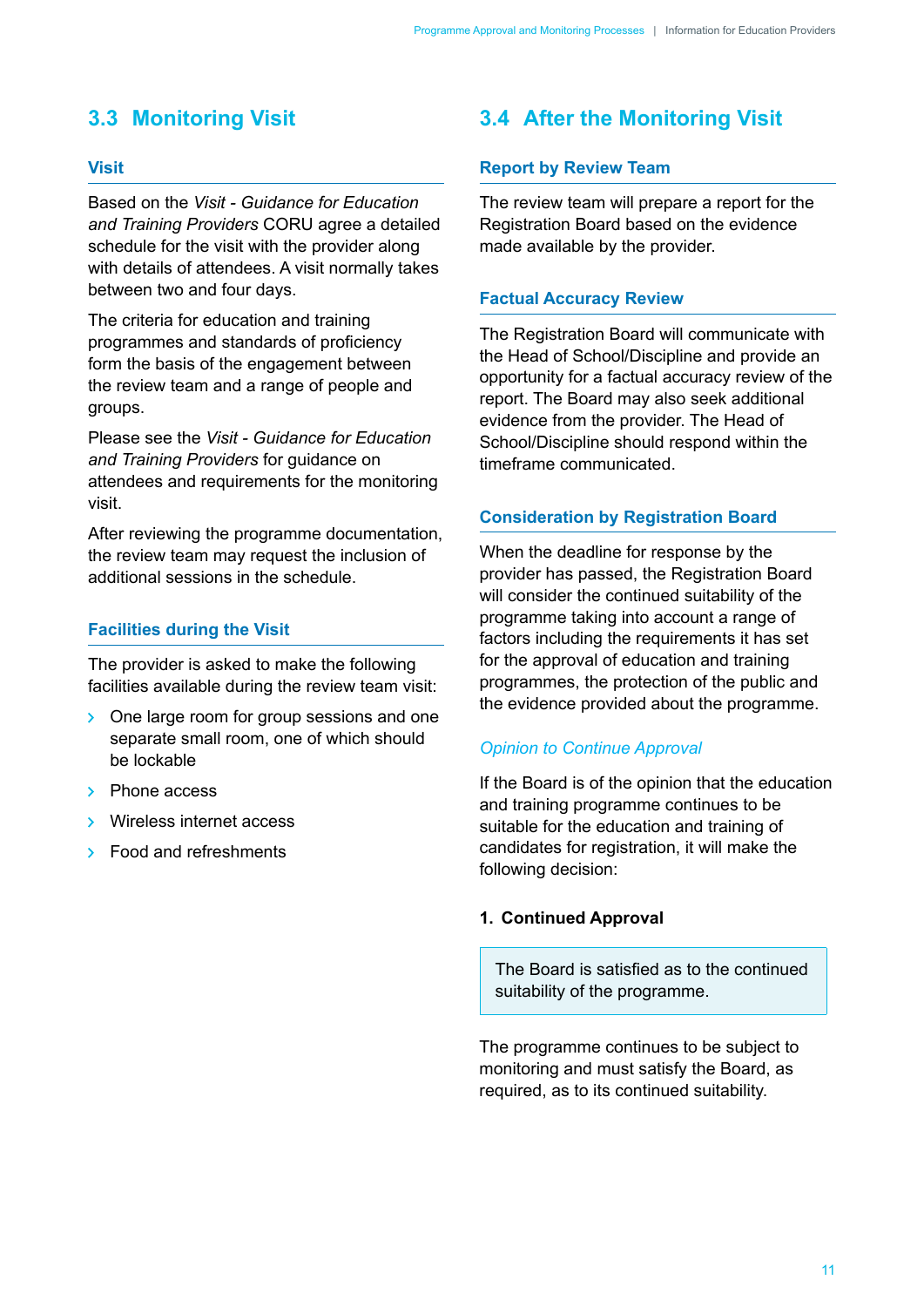#### *Opinion to Withdraw Approval*

If the Board is of the opinion that an education and training programme it has approved may no longer be suitable for the education and training of candidates for registration, it shall give the institution an opportunity to make within 30 days, representations to the Board as to why the approval should not be withdrawn.

When the deadline for representations by the provider has passed the Registration Board will make one of the following decisions after consulting with Council:

#### **1. Continued Approval**

The Board is satisfied as to the continued suitability of the programme.

The programme continues to be subject to monitoring and must satisfy the Board, as required, as to its continued suitability.

Or

#### **2. Approval Withdrawn**

The Board is not satisfied as to the continued suitability of the programme.

The Board will provide the following information to the institution:

- (a) the decision and the date on which it was made,
- (b) the date, not less than 3 months after the date of the notice, on which the decision will become effective, and
- (c) the reason for the decision.

#### **Recommendation to Minister**

After monitoring the continuing suitability of education and training programmes the Registration Board shall make appropriate recommendations to the Minister for Health and Minister for Education and Skills.

#### **Request to Minister**

Following a Board's decision to withdraw approval, the provider may request the Minister for Health to direct the Registration Board to continue the approval. This request to the Minister must be made within 30 days after the institution is informed of the Registration Board's decision to withdraw approval.

If, after consulting the Minister for Education and Skills, the Minister is satisfied as to the suitability of the education and training programme, he or she may direct the Board to continue the approval.

If, after consulting the Minister for Education and Skills, the Minister is not satisfied as to the suitability of the education and training programme, he or she may confirm the Registration Board's decision.

#### **Approved Qualifications Bye-Law**

The decision of the Registration Board may have an impact on the Approved Qualifications Bye-Law.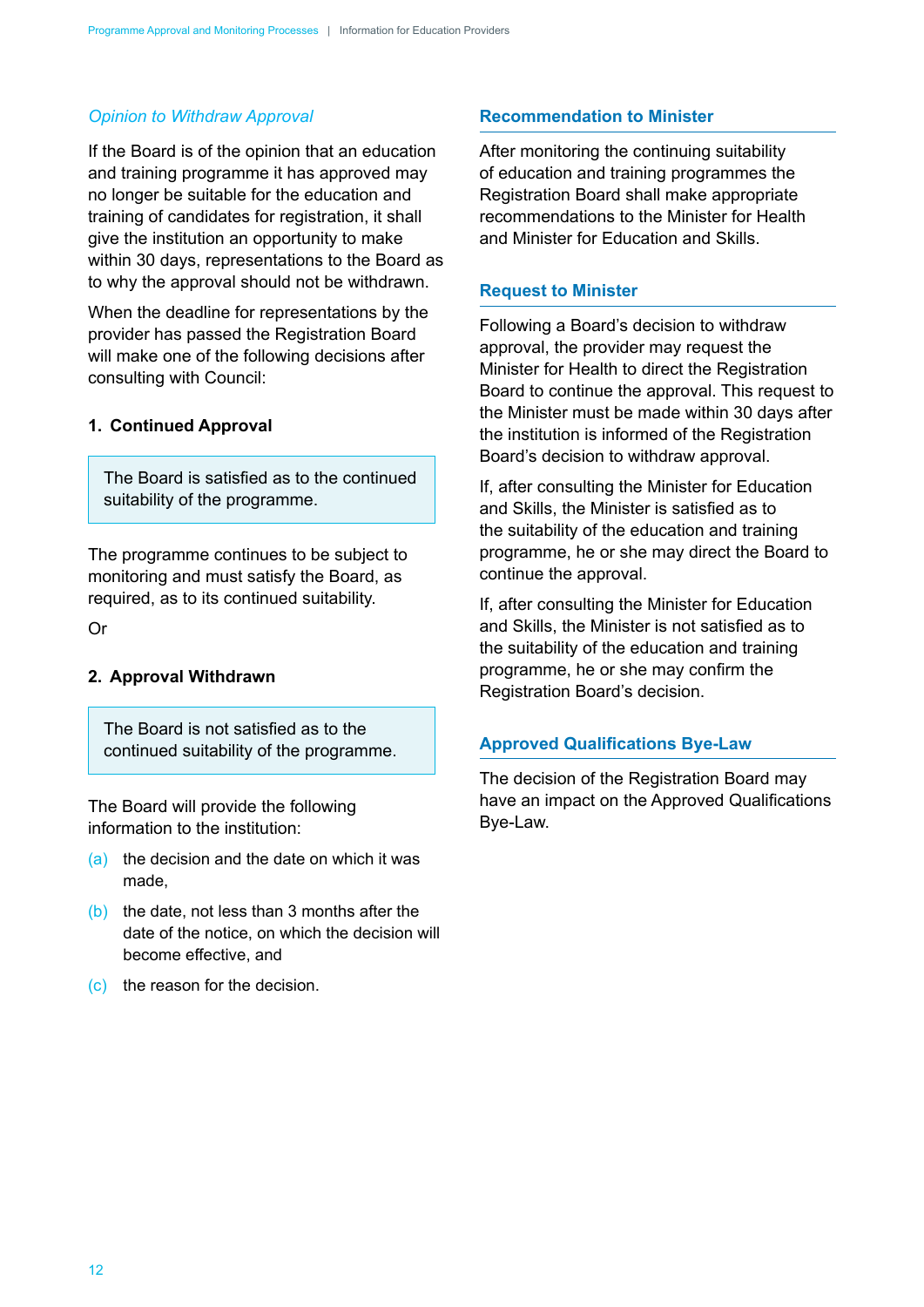### **Key Responsibilities in Monitoring**

#### **Education Providers are responsible for:**

- $\triangleright$  Providing appropriate documentation by dates communicated
- > Agreeing dates for a monitoring visit
- $\triangleright$  Meeting with CORU staff for a briefing
- $\triangleright$  Identifying relevant participants for the visit and communicating with them
- $\triangleright$  Ensuring availability of relevant people for the visit
- $\triangleright$  Providing adequate facilities for the reviewers and all participants invited to meet with the review team
- $\geq$  Bearing the costs associated with their application for programme monitoring
- $\triangleright$  Conducting a factual accuracy review of the report
- Siving feedback on the process

#### **The Registration Board, with the support of the CORU executive, is responsible for:**

- $\rightarrow$  Keeping providers informed about its role, the approval timeframe and deadlines
- > Approving appropriate reviewers
- Making decisions regarding the status of a programme  $\sum_{i=1}^{n}$
- > Amending the Approved Qualifications Bye-Law if necessary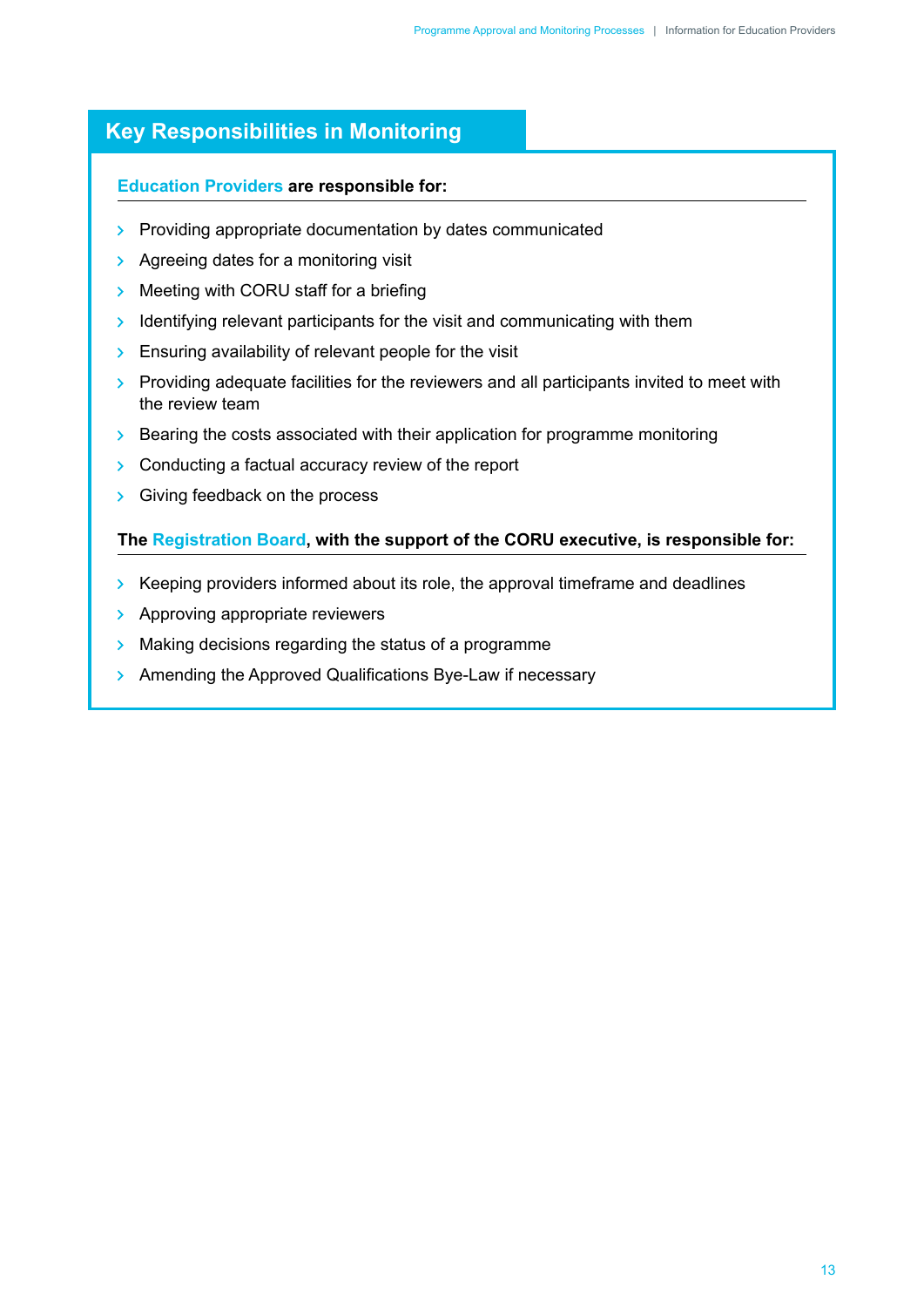#### **Figure 4:** Flowchart of Programme Monitoring Process